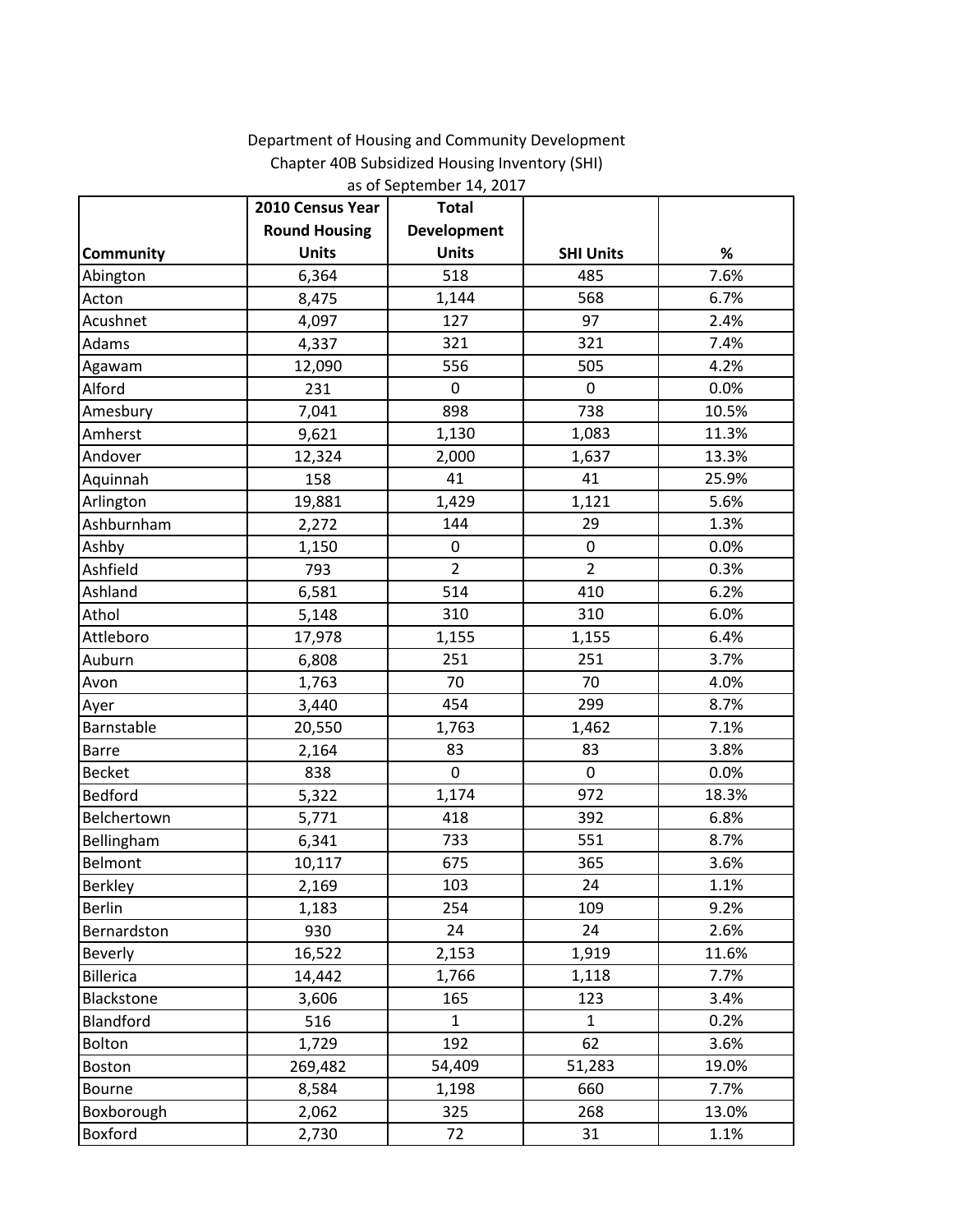| Boylston          | 1,765  | 26          | 26          | 1.5%  |
|-------------------|--------|-------------|-------------|-------|
| <b>Braintree</b>  | 14,260 | 1,679       | 1,382       | 9.7%  |
| Brewster          | 4,803  | 306         | 255         | 5.3%  |
| Bridgewater       | 8,288  | 645         | 546         | 6.6%  |
| <b>Brimfield</b>  | 1,491  | 71          | 71          | 4.8%  |
| <b>Brockton</b>   | 35,514 | 4,619       | 4,619       | 13.0% |
| <b>Brookfield</b> | 1,452  | 19          | 19          | 1.3%  |
| <b>Brookline</b>  | 26,201 | 3,151       | 2,454       | 9.4%  |
| <b>Buckland</b>   | 866    | 3           | 3           | 0.3%  |
| Burlington        | 9,627  | 1,707       | 1,283       | 13.3% |
| Cambridge         | 46,690 | 7,102       | 6,911       | 14.8% |
| Canton            | 8,710  | 1,195       | 1,090       | 12.5% |
| Carlisle          | 1,740  | 57          | 51          | 2.9%  |
| Carver            | 4,514  | 146         | 146         | 3.2%  |
| Charlemont        | 615    | 3           | 3           | 0.5%  |
| Charlton          | 4,774  | 83          | 83          | 1.7%  |
| Chatham           | 3,460  | 180         | 174         | 5.0%  |
| Chelmsford        | 13,741 | 1,591       | 1,072       | 7.8%  |
| Chelsea           | 12,592 | 2,439       | 2,434       | 19.3% |
| Cheshire          | 1,481  | $\mathbf 0$ | $\mathbf 0$ | 0.0%  |
| Chester           | 585    | 13          | 13          | 2.2%  |
| Chesterfield      | 524    | 17          | 17          | 3.2%  |
| Chicopee          | 25,074 | 2,637       | 2,601       | 10.4% |
| Chilmark          | 418    | 3           | 3           | 0.7%  |
| Clarksburg        | 706    | 9           | 9           | 1.3%  |
| Clinton           | 6,375  | 549         | 549         | 8.6%  |
| Cohasset          | 2,898  | 325         | 311         | 10.7% |
| Colrain           | 731    | $\mathbf 0$ | $\mathbf 0$ | 0.0%  |
| Concord           | 6,852  | 926         | 804         | 11.7% |
| Conway            | 803    | $\mathbf 0$ | $\mathbf 0$ | 0.0%  |
| Cummington        | 426    | 16          | 16          | 3.8%  |
| Dalton            | 2,860  | 159         | 159         | 5.6%  |
| Danvers           | 11,071 | 1,565       | 1,149       | 10.4% |
| Dartmouth         | 11,775 | 1,001       | 971         | 8.2%  |
| Dedham            | 10,115 | 1,149       | 1,104       | 10.9% |
| Deerfield         | 2,154  | 33          | 33          | 1.5%  |
| Dennis            | 7,653  | 338         | 324         | 4.2%  |
| Dighton           | 2,568  | 420         | 144         | 5.6%  |
| Douglas           | 3,147  | 140         | 140         | 4.4%  |
| Dover             | 1,950  | 69          | 18          | 0.9%  |
| Dracut            | 11,318 | 861         | 585         | 5.2%  |
| Dudley            | 4,360  | 104         | 104         | 2.4%  |
| Dunstable         | 1,085  | $\mathbf 0$ | $\mathbf 0$ | 0.0%  |
| Duxbury           | 5,532  | 441         | 410         | 7.4%  |
| East Bridgewater  | 4,897  | 230         | 176         | 3.6%  |
| East Brookfield   | 888    | 0           | 0           | 0.0%  |
| East Longmeadow   | 6,072  | 513         | 445         | 7.3%  |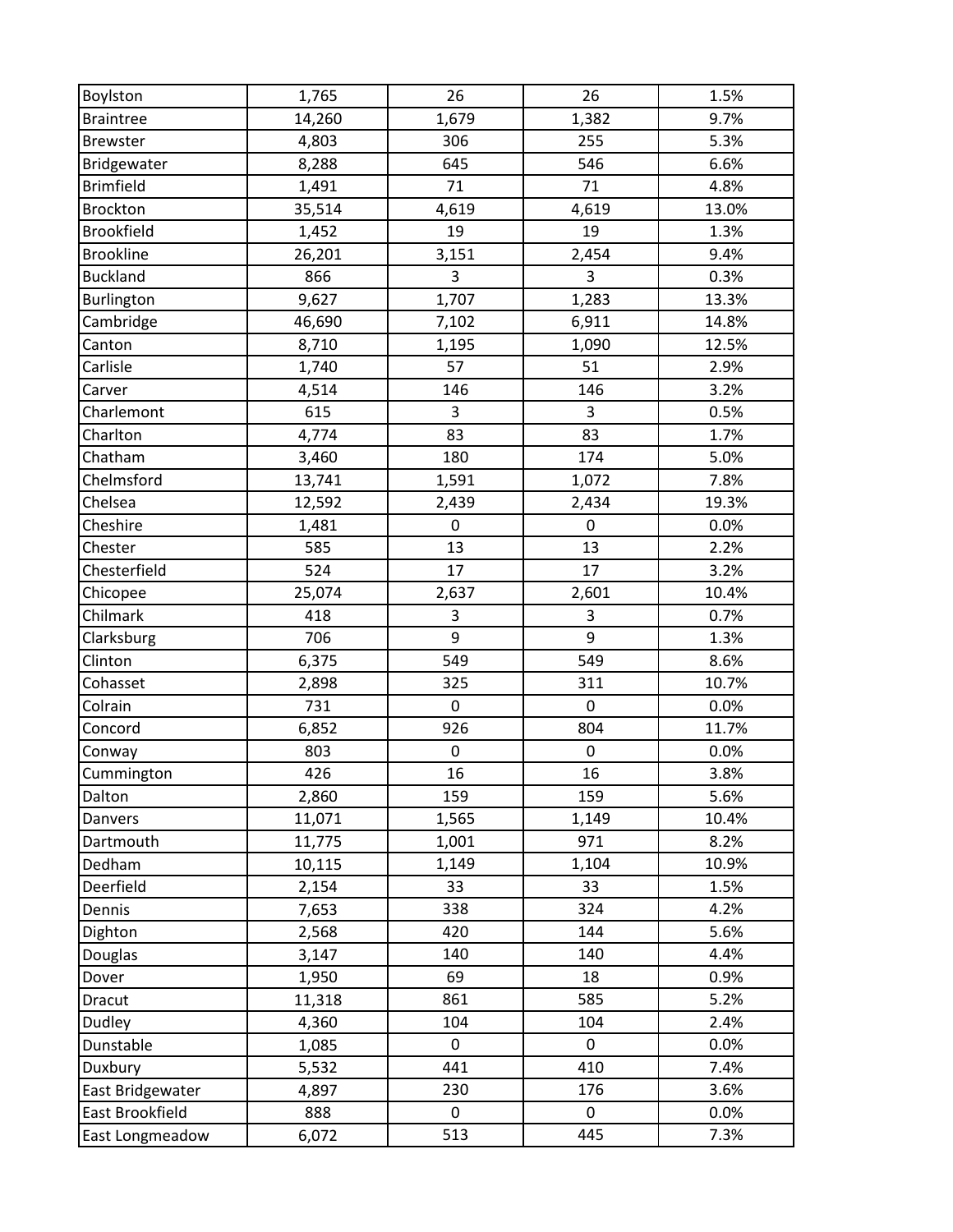| Eastham                 | 2,632  | 63             | 54          | 2.1%  |
|-------------------------|--------|----------------|-------------|-------|
| Easthampton             | 7,567  | 1,021          | 522         | 6.9%  |
| Easton                  | 8,105  | 979            | 787         | 9.7%  |
| Edgartown               | 1,962  | 94             | 89          | 4.5%  |
| Egremont                | 596    | $\pmb{0}$      | $\pmb{0}$   | 0.0%  |
| Erving                  | 778    | $\mathbf 0$    | $\mathbf 0$ | 0.0%  |
| Essex                   | 1,477  | 40             | 40          | 2.7%  |
| Everett                 | 16,691 | 1,061          | 1,061       | 6.4%  |
| Fairhaven               | 7,003  | 486            | 486         | 6.9%  |
| <b>Fall River</b>       | 42,650 | 4,847          | 4,751       | 11.1% |
| Falmouth                | 14,870 | 1,230          | 959         | 6.4%  |
| Fitchburg               | 17,058 | 1,680          | 1,486       | 8.7%  |
| Florida                 | 335    | 0              | $\mathbf 0$ | 0.0%  |
| Foxborough              | 6,853  | 869            | 859         | 12.5% |
| Framingham              | 27,443 | 2,871          | 2,871       | 10.5% |
| Franklin                | 11,350 | 1,814          | 1,352       | 11.9% |
| Freetown                | 3,263  | 104            | 86          | 2.6%  |
| Gardner                 | 9,064  | 1,356          | 1,356       | 15.0% |
| Georgetown              | 3,031  | 352            | 352         | 11.6% |
| Gill                    | 591    | 24             | 24          | 4.1%  |
| Gloucester              | 13,270 | 1,009          | 972         | 7.3%  |
| Goshen                  | 440    | 5              | 5           | 1.1%  |
| Gosnold                 | 41     | $\overline{0}$ | $\mathbf 0$ | 0.0%  |
| Grafton                 | 7,160  | 732            | 365         | 5.1%  |
| Granby                  | 2,451  | 67             | 67          | 2.7%  |
| Granville               | 630    | 0              | $\pmb{0}$   | 0.0%  |
| <b>Great Barrington</b> | 3,072  | 378            | 306         | 10.0% |
| Greenfield              | 8,325  | 1,173          | 1,155       | 13.9% |
| Groton                  | 3,930  | 343            | 217         | 5.5%  |
| Groveland               | 2,423  | 137            | 80          | 3.3%  |
| Hadley                  | 2,200  | 264            | 264         | 12.0% |
| Halifax                 | 2,971  | 28             | 28          | 0.9%  |
| Hamilton                | 2,783  | 124            | 84          | 3.0%  |
| Hampden                 | 1,941  | 60             | 60          | 3.1%  |
| Hancock                 | 326    | 0              | $\mathbf 0$ | 0.0%  |
| Hanover                 | 4,832  | 575            | 575         | 11.9% |
| Hanson                  | 3,572  | 270            | 157         | 4.4%  |
| Hardwick                | 1,185  | 9              | 8           | 0.7%  |
| Harvard                 | 1,982  | 247            | 113         | 5.7%  |
| Harwich                 | 6,121  | 335            | 335         | 5.5%  |
| Hatfield                | 1,549  | 52             | 52          | 3.4%  |
| Haverhill               | 25,557 | 2,770          | 2,555       | 10.0% |
| Hawley                  | 137    | 0              | $\pmb{0}$   | 0.0%  |
| Heath                   | 334    | $\overline{0}$ | $\mathbf 0$ | 0.0%  |
| Hingham                 | 8,841  | 2,798          | 1,005       | 11.4% |
| Hinsdale                | 918    | 0              | $\mathbf 0$ | 0.0%  |
| Holbrook                | 4,262  | 440            | 440         | 10.3% |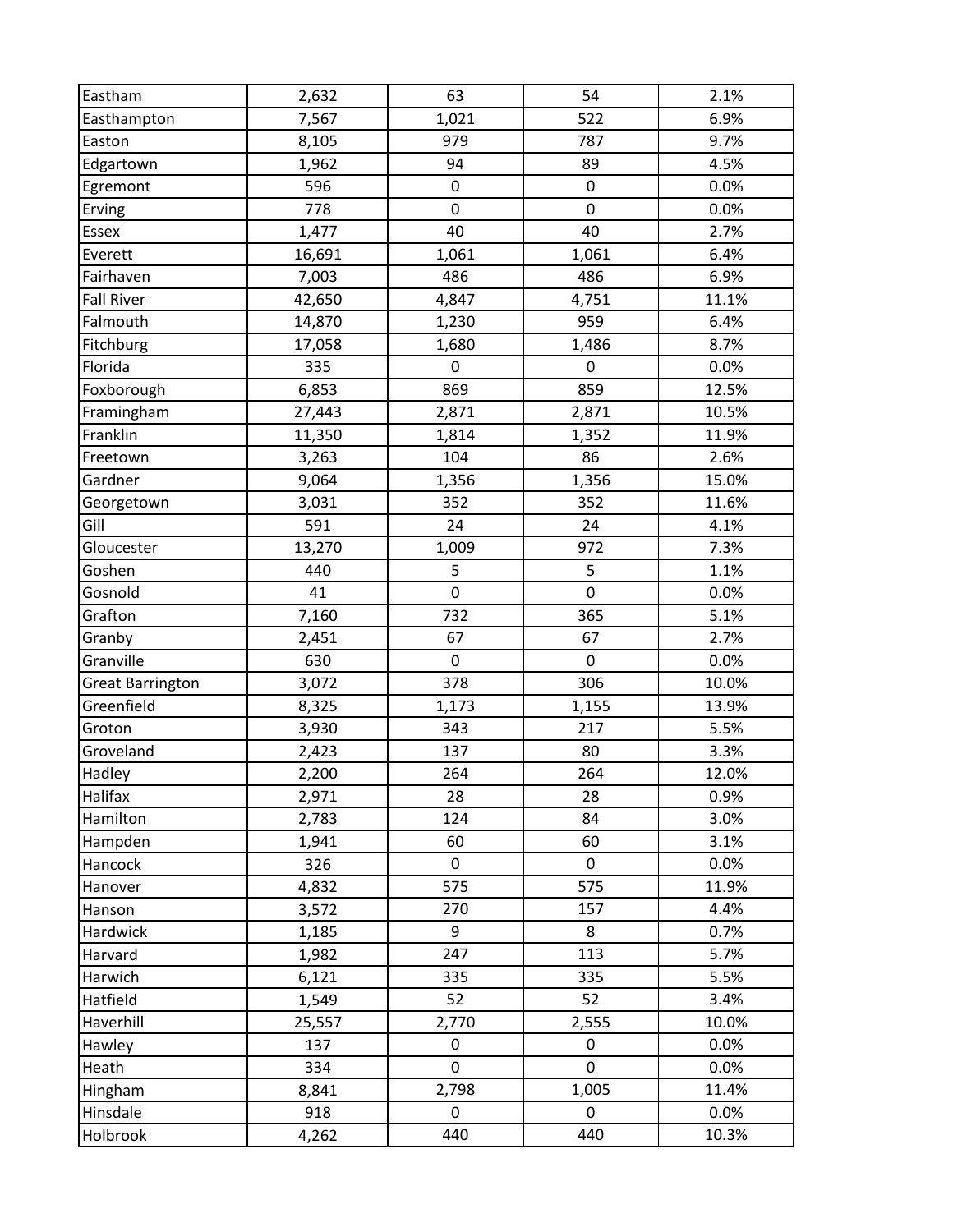| Holden       | 6,624  | 514            | 407            | 6.1%  |
|--------------|--------|----------------|----------------|-------|
| Holland      | 1,051  | 13             | 13             | 1.2%  |
| Holliston    | 5,077  | 447            | 236            | 4.6%  |
| Holyoke      | 16,320 | 3,278          | 3,253          | 19.9% |
| Hopedale     | 2,278  | 119            | 119            | 5.2%  |
| Hopkinton    | 5,087  | 842            | 724            | 14.2% |
| Hubbardston  | 1,627  | 49             | 49             | 3.0%  |
| Hudson       | 7,962  | 1,051          | 892            | 11.2% |
| Hull         | 4,964  | 84             | 84             | 1.7%  |
| Huntington   | 919    | 44             | 44             | 4.8%  |
| Ipswich      | 5,735  | 564            | 511            | 8.9%  |
| Kingston     | 4,881  | 359            | 204            | 4.2%  |
| Lakeville    | 3,852  | 590            | 274            | 7.1%  |
| Lancaster    | 2,544  | 223            | 140            | 5.5%  |
| Lanesborough | 1,365  | 28             | 28             | 2.1%  |
| Lawrence     | 27,092 | 4,076          | 4,057          | 15.0% |
| Lee          | 2,702  | 173            | 176            | 6.5%  |
| Leicester    | 4,231  | 176            | 176            | 4.2%  |
| Lenox        | 2,473  | 178            | 178            | 7.2%  |
| Leominster   | 17,805 | 1,493          | 1,456          | 8.2%  |
| Leverett     | 792    | $\overline{2}$ | $\overline{2}$ | 0.3%  |
| Lexington    | 11,946 | 1,500          | 1,321          | 11.1% |
| Leyden       | 300    | $\overline{0}$ | $\mathbf 0$    | 0.0%  |
| Lincoln      | 2,153  | 310            | 238            | 11.2% |
| Littleton    | 3,443  | 649            | 444            | 12.9% |
| Longmeadow   | 5,874  | 272            | 272            | 4.6%  |
| Lowell       | 41,308 | 5,253          | 5,180          | 12.5% |
| Ludlow       | 8,337  | 293            | 293            | 3.5%  |
| Lunenburg    | 4,037  | 195            | 195            | 4.8%  |
| Lynn         | 35,701 | 4,435          | 4,435          | 12.4% |
| Lynnfield    | 4,319  | 744            | 495            | 11.5% |
| Malden       | 25,122 | 2,607          | 2,542          | 10.1% |
| Manchester   | 2,275  | 137            | 115            | 5.1%  |
| Mansfield    | 8,725  | 1,035          | 939            | 10.8% |
| Marblehead   | 8,528  | 399            | 333            | 3.9%  |
| Marion       | 2,014  | 204            | 156            | 7.7%  |
| Marlborough  | 16,347 | 1,962          | 1,866          | 11.4% |
| Marshfield   | 9,852  | 775            | 572            | 5.8%  |
| Mashpee      | 6,473  | 363            | 337            | 5.2%  |
| Mattapoisett | 2,626  | 70             | 70             | 2.7%  |
| Maynard      | 4,430  | 398            | 380            | 8.6%  |
| Medfield     | 4,220  | 358            | 304            | 7.2%  |
| Medford      | 23,968 | 2,243          | 1,694          | 7.1%  |
| Medway       | 4,603  | 468            | 284            | 6.2%  |
| Melrose      | 11,714 | 1,425          | 932            | 8.0%  |
| Mendon       | 2,072  | 77             | 40             | 1.9%  |
| Merrimac     | 2,527  | 397            | 141            | 5.6%  |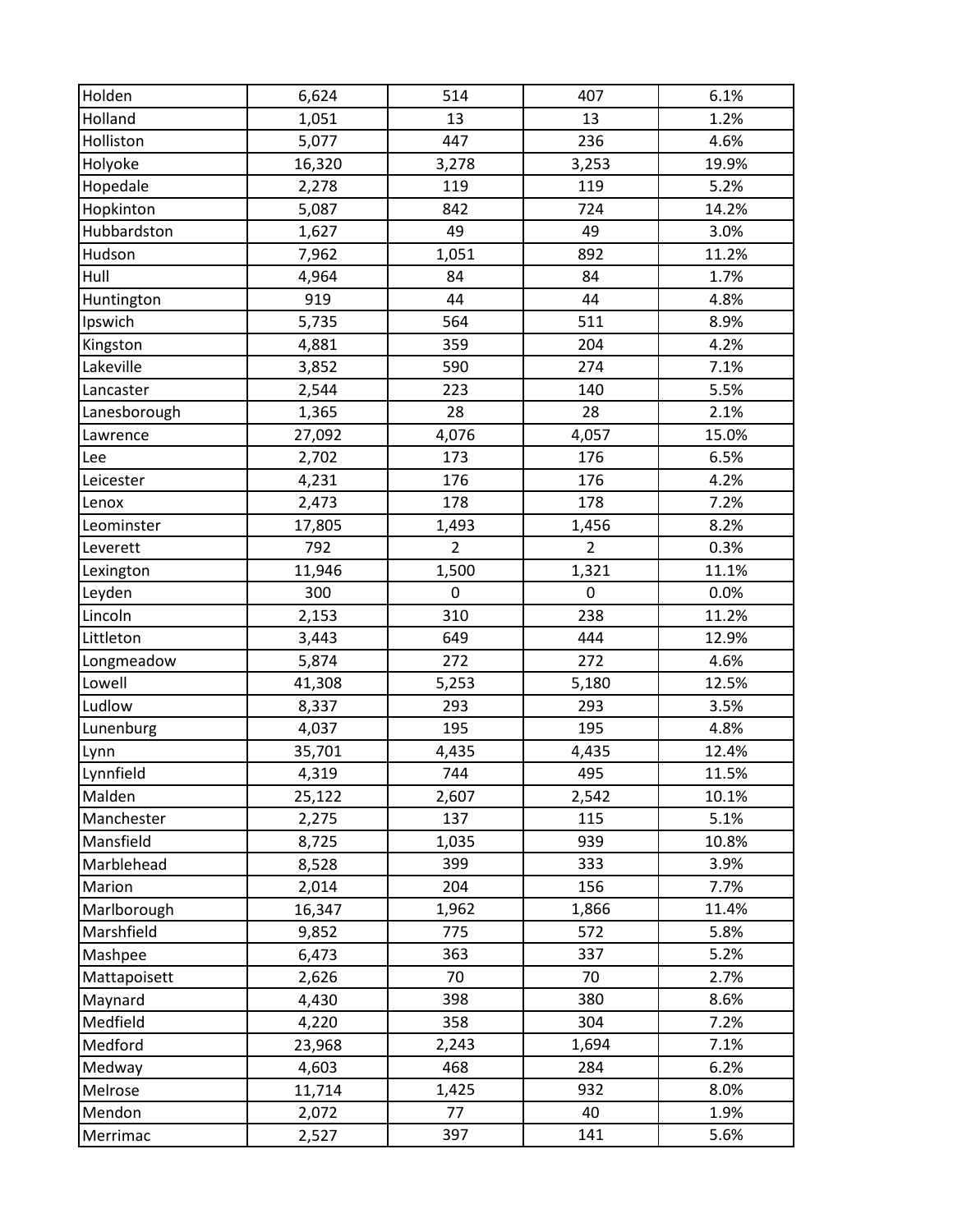| Methuen            | 18,268 | 1,931          | 1,641          | 9.0%  |
|--------------------|--------|----------------|----------------|-------|
| Middleborough      | 8,921  | 979            | 589            | 6.6%  |
| Middlefield        | 230    | $\overline{2}$ | $\overline{2}$ | 0.9%  |
| Middleton          | 3,011  | 173            | 151            | 5.0%  |
| Milford            | 11,379 | 976            | 708            | 6.2%  |
| Millbury           | 5,592  | 244            | 221            | 4.0%  |
| Millis             | 3,148  | 181            | 118            | 3.7%  |
| Millville          | 1,157  | 26             | 26             | 2.2%  |
| Milton             | 9,641  | 737            | 481            | 5.0%  |
| Monroe             | 64     | 0              | 0              | 0.0%  |
| Monson             | 3,406  | 138            | 138            | 4.1%  |
| Montague           | 3,926  | 408            | 376            | 9.6%  |
| Monterey           | 465    | 0              | $\pmb{0}$      | 0.0%  |
| Montgomery         | 337    | $\mathbf 0$    | $\mathbf 0$    | 0.0%  |
| Mount Washington   | 80     | 0              | $\mathbf 0$    | 0.0%  |
| Nahant             | 1,612  | 48             | 48             | 3.0%  |
| Nantucket          | 4,896  | 179            | 121            | 2.5%  |
| Natick             | 14,052 | 1,798          | 1,458          | 10.4% |
| Needham            | 11,047 | 1,503          | 1,397          | 12.6% |
| New Ashford        | 104    | $\mathbf 0$    | $\mathbf 0$    | 0.0%  |
| New Bedford        | 42,816 | 5,144          | 5,110          | 11.9% |
| New Braintree      | 386    | 0              | 0              | 0.0%  |
| New Marlborough    | 692    | 0              | $\mathbf 0$    | 0.0%  |
| New Salem          | 433    | $\mathbf 0$    | $\mathbf 0$    | 0.0%  |
| Newbury            | 2,699  | 94             | 94             | 3.5%  |
| Newburyport        | 8,015  | 713            | 599            | 7.5%  |
| Newton             | 32,346 | 2,543          | 2,425          | 7.5%  |
| Norfolk            | 3,112  | 218            | 128            | 4.1%  |
| North Adams        | 6,681  | 866            | 866            | 13.0% |
| North Andover      | 10,902 | 1,389          | 931            | 8.5%  |
| North Attleborough | 11,553 | 306            | 294            | 2.5%  |
| North Brookfield   | 2,014  | 142            | 142            | 7.1%  |
| North Reading      | 5,597  | 652            | 540            | 9.6%  |
| Northampton        | 12,604 | 1,586          | 1,356          | 10.8% |
| Northborough       | 5,297  | 719            | 610            | 11.5% |
| Northbridge        | 6,144  | 468            | 453            | 7.4%  |
| Northfield         | 1,290  | 27             | 27             | 2.1%  |
| Norton             | 6,707  | 897            | 533            | 7.9%  |
| Norwell            | 3,652  | 452            | 297            | 8.1%  |
| Norwood            | 12,441 | 1,047          | 1,035          | 8.3%  |
| Oak Bluffs         | 2,138  | 158            | 146            | 6.8%  |
| Oakham             | 702    | $\mathbf 0$    | $\mathbf 0$    | 0.0%  |
| Orange             | 3,461  | 405            | 405            | 11.7% |
| Orleans            | 3,290  | 334            | 304            | 9.2%  |
| Otis               | 763    | $\mathbf 0$    | $\mathbf 0$    | 0.0%  |
| Oxford             | 5,520  | 404            | 404            | 7.3%  |
| Palmer             | 5,495  | 310            | 269            | 4.9%  |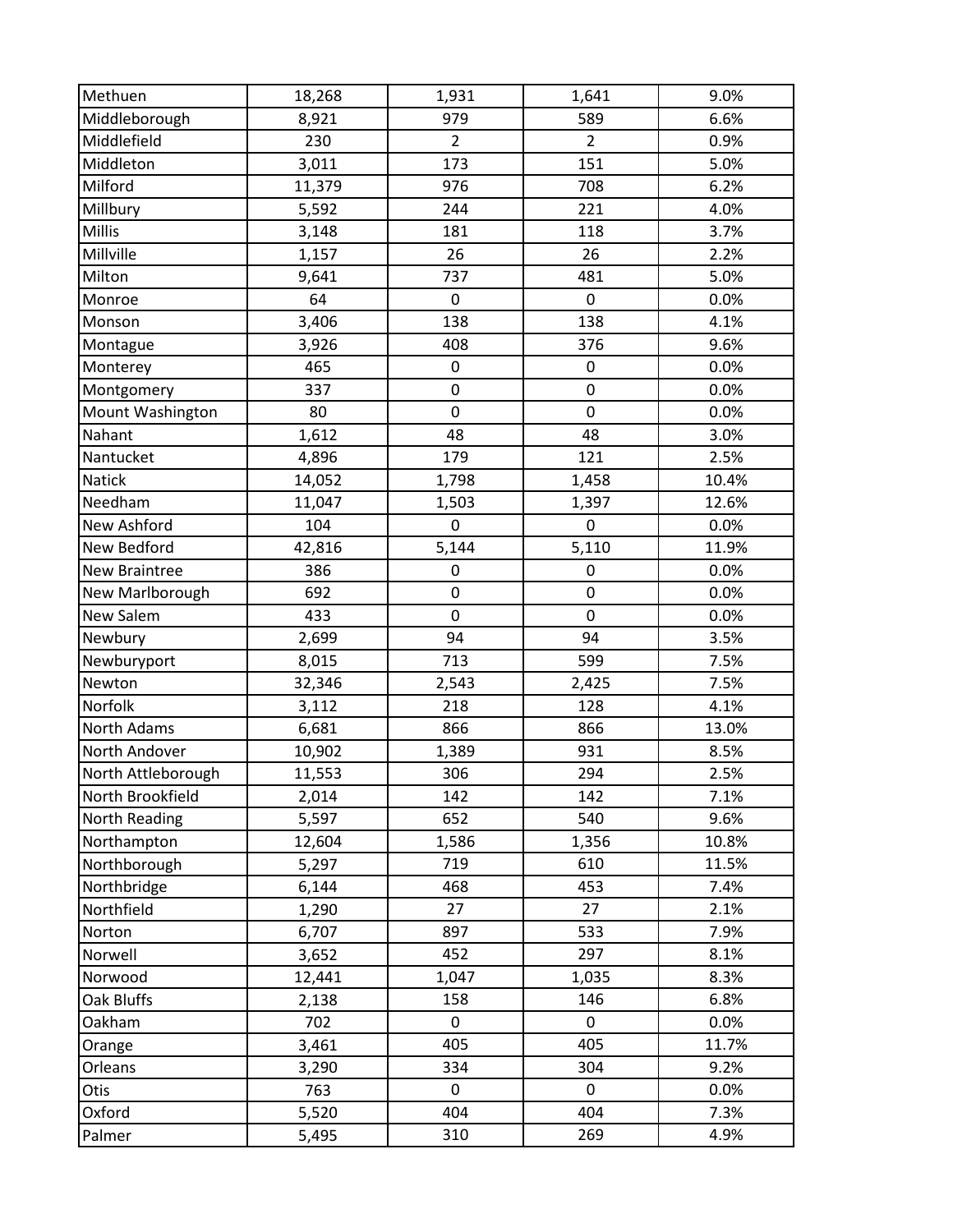| Paxton       | 1,590  | 62             | 62               | 3.9%  |
|--------------|--------|----------------|------------------|-------|
| Peabody      | 22,135 | 2,174          | 2,051            | 9.3%  |
| Pelham       | 564    | $\mathbf 0$    | $\boldsymbol{0}$ | 0.0%  |
| Pembroke     | 6,477  | 771            | 616              | 9.5%  |
| Pepperell    | 4,335  | 197            | 130              | 3.0%  |
| Peru         | 354    | 0              | 0                | 0.0%  |
| Petersham    | 525    | $\mathbf 0$    | $\mathbf 0$      | 0.0%  |
| Phillipston  | 658    | 8              | 8                | 1.2%  |
| Pittsfield   | 21,031 | 2,057          | 1,936            | 9.2%  |
| Plainfield   | 283    | 0              | 0                | 0.0%  |
| Plainville   | 3,459  | 619            | 572              | 16.5% |
| Plymouth     | 22,285 | 976            | 721              | 3.2%  |
| Plympton     | 1,039  | 63             | 51               | 4.9%  |
| Princeton    | 1,324  | 26             | 26               | 2.0%  |
| Provincetown | 2,122  | 256            | 208              | 9.8%  |
| Quincy       | 42,547 | 4,096          | 4,096            | 9.6%  |
| Randolph     | 11,980 | 1,280          | 1,280            | 10.7% |
| Raynham      | 5,052  | 604            | 489              | 9.7%  |
| Reading      | 9,584  | 1,341          | 831              | 8.7%  |
| Rehoboth     | 4,252  | 99             | 27               | 0.6%  |
| Revere       | 21,956 | 1,790          | 1,780            | 8.1%  |
| Richmond     | 706    | 4              | 4                | 0.6%  |
| Rochester    | 1,865  | 8              | 8                | 0.4%  |
| Rockland     | 7,030  | 645            | 450              | 6.4%  |
| Rockport     | 3,460  | 135            | 135              | 3.9%  |
| Rowe         | 177    | $\mathbf 0$    | $\mathbf 0$      | 0.0%  |
| Rowley       | 2,226  | 179            | 94               | 4.2%  |
| Royalston    | 523    | 3              | 3                | 0.6%  |
| Russell      | 687    | 8              | 8                | 1.2%  |
| Rutland      | 2,913  | 86             | 86               | 3.0%  |
| Salem        | 18,998 | 2,467          | 2,425            | 12.8% |
| Salisbury    | 3,842  | 797            | 592              | 15.4% |
| Sandisfield  | 401    | 0              | $\mathbf{0}$     | 0.0%  |
| Sandwich     | 8,183  | 605            | 307              | 3.8%  |
| Saugus       | 10,754 | 808            | 732              | 6.8%  |
| Savoy        | 318    | $\pmb{0}$      | $\pmb{0}$        | 0.0%  |
| Scituate     | 7,163  | 360            | 315              | 4.4%  |
| Seekonk      | 5,272  | 96             | 87               | 1.7%  |
| Sharon       | 6,413  | 741            | 683              | 10.7% |
| Sheffield    | 1,507  | 30             | 30               | 2.0%  |
| Shelburne    | 893    | 51             | 51               | 5.7%  |
| Sherborn     | 1,479  | 41             | 34               | 2.3%  |
| Shirley      | 2,417  | 57             | 57               | 2.4%  |
| Shrewsbury   | 13,919 | 957            | 860              | 6.2%  |
| Shutesbury   | 758    | $\overline{2}$ | $\overline{2}$   | 0.3%  |
| Somerset     | 7,335  | 273            | 273              | 3.7%  |
| Somerville   | 33,632 | 3,278          | 3,250            | 9.7%  |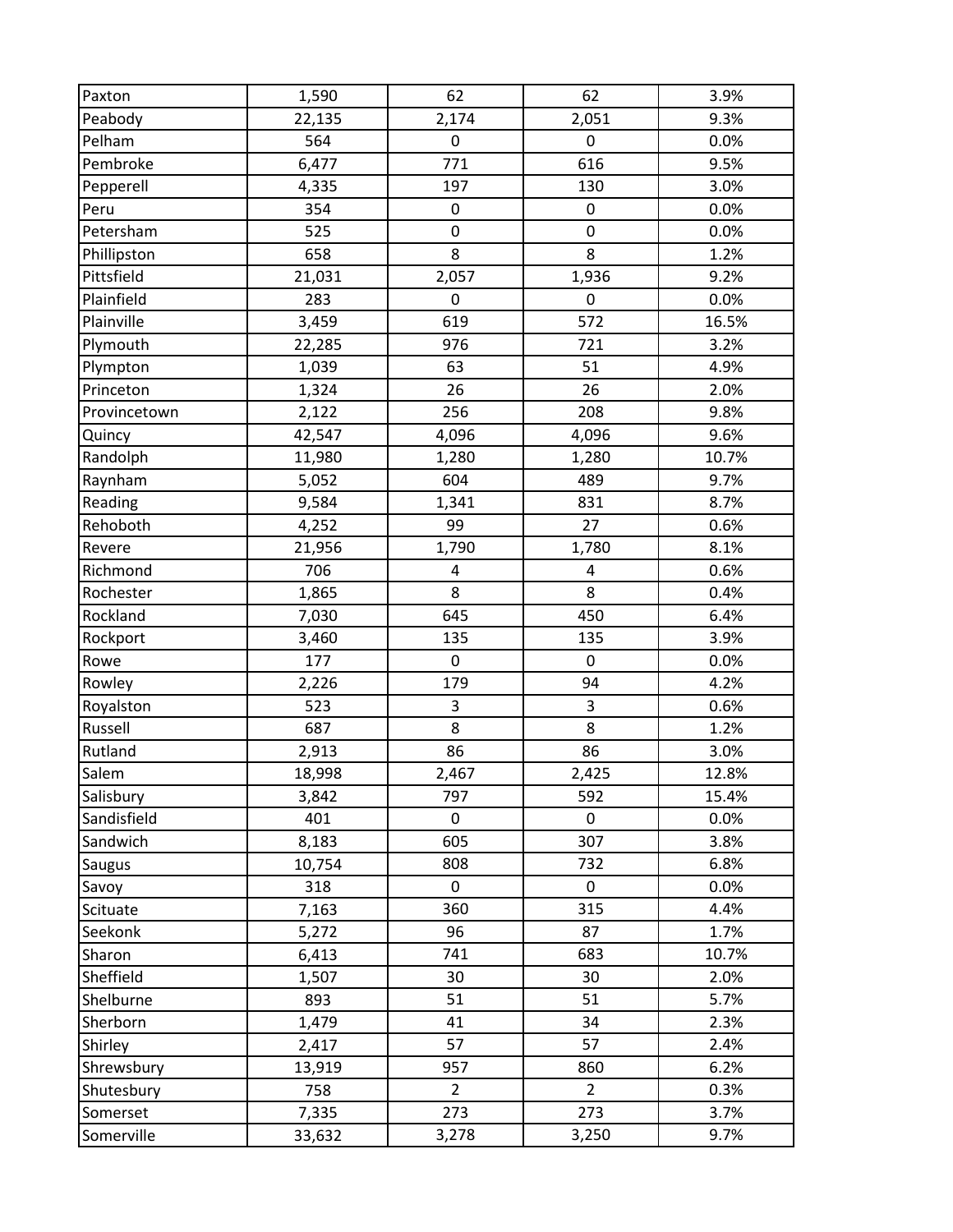| South Hadley  | 7,091  | 424         | 424         | 6.0%  |
|---------------|--------|-------------|-------------|-------|
| Southampton   | 2,310  | 44          | 44          | 1.9%  |
| Southborough  | 3,433  | 808         | 472         | 13.7% |
| Southbridge   | 7,517  | 499         | 499         | 6.6%  |
| Southwick     | 3,852  | 164         | 164         | 4.3%  |
| Spencer       | 5,137  | 268         | 267         | 5.2%  |
| Springfield   | 61,556 | 10,458      | 10,192      | 16.6% |
| Sterling      | 2,918  | 269         | 68          | 2.3%  |
| Stockbridge   | 1,051  | 113         | 113         | 10.8% |
| Stoneham      | 9,399  | 501         | 495         | 5.3%  |
| Stoughton     | 10,742 | 1,495       | 1,240       | 11.5% |
| Stow          | 2,500  | 337         | 185         | 7.4%  |
| Sturbridge    | 3,759  | 357         | 209         | 5.6%  |
| Sudbury       | 5,921  | 887         | 669         | 11.3% |
| Sunderland    | 1,718  | 0           | 0           | 0.0%  |
| Sutton        | 3,324  | 176         | 50          | 1.5%  |
| Swampscott    | 5,795  | 218         | 212         | 3.7%  |
| Swansea       | 6,290  | 247         | 236         | 3.8%  |
| Taunton       | 23,844 | 1,720       | 1,529       | 6.4%  |
| Templeton     | 3,014  | 516         | 238         | 7.9%  |
| Tewksbury     | 10,803 | 1,312       | 1,044       | 9.7%  |
| Tisbury       | 1,965  | 123         | 109         | 5.5%  |
| Tolland       | 222    | $\mathbf 0$ | $\mathbf 0$ | 0.0%  |
| Topsfield     | 2,157  | 173         | 155         | 7.2%  |
| Townsend      | 3,356  | 199         | 160         | 4.8%  |
| Truro         | 1,090  | 28          | 25          | 2.3%  |
| Tyngsborough  | 4,166  | 853         | 447         | 10.7% |
| Tyringham     | 149    | 0           | $\pmb{0}$   | 0.0%  |
| Upton         | 2,820  | 223         | 178         | 6.3%  |
| Uxbridge      | 5,284  | 434         | 264         | 5.0%  |
| Wakefield     | 10,459 | 1,276       | 758         | 7.2%  |
| Wales         | 772    | 43          | 43          | 5.6%  |
| Walpole       | 8,984  | 497         | 485         | 5.4%  |
| Waltham       | 24,805 | 2,724       | 1,834       | 7.4%  |
| Ware          | 4,539  | 387         | 387         | 8.5%  |
| Wareham       | 9,880  | 894         | 764         | 7.7%  |
| Warren        | 2,202  | 101         | 101         | 4.6%  |
| Warwick       | 363    | 0           | $\pmb{0}$   | 0.0%  |
| Washington    | 235    | $\mathbf 0$ | $\mathbf 0$ | 0.0%  |
| Watertown     | 15,521 | 1,745       | 1,072       | 6.9%  |
| Wayland       | 4,957  | 370         | 254         | 5.1%  |
| Webster       | 7,788  | 722         | 722         | 9.3%  |
| Wellesley     | 9,090  | 663         | 573         | 6.3%  |
| Wellfleet     | 1,550  | 36          | 30          | 1.9%  |
| Wendell       | 419    | 5           | 5           | 1.2%  |
| Wenham        | 1,404  | 186         | 118         | 8.4%  |
| West Boylston | 2,729  | 413         | 223         | 8.2%  |